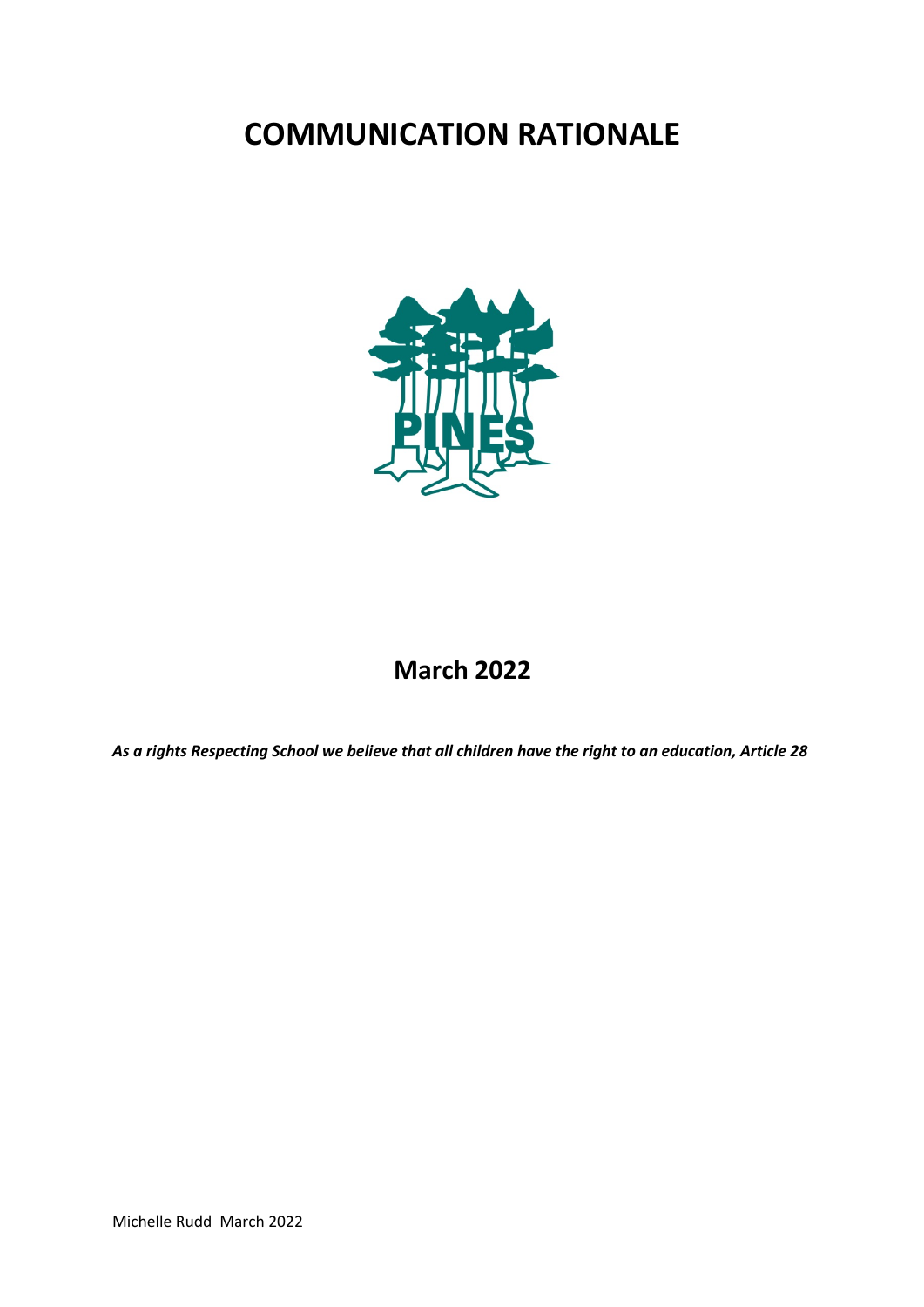### **The Pines Special School Communication Rationale**

The purpose of this rationale is to set out a whole school approach to communication. It provides guidance for all staff, new and experienced and it will underpin the continued development of the school as a learning community.

#### **Definition of communication**

'*The imparting or exchanging of information by speaking, writing, or using some other medium'*. (Dictionary, 2019)

The National Curriculum for English 2014 states that English reflects the importance of spoken language in pupils' development across the whole curriculum and teachers should therefore ensure the continual development of pupils' confidence and competence in spoken language and listening skills.

#### **Communication for Children with Autism**

For children at The Pines communication can be difficult, therefore the way we communicate and encourage communication needs to be adapted to suit the needs of our children.

Children with ASC may have difficulty developing language skills and understanding what others say to them. They also often have difficulty communicating nonverbally, such as through hand gestures, eye contact, and facial expressions.

The ability of children with ASC to communicate and use language depends on their intellectual and social development. Some children with ASC may not be able to communicate using speech or language, and some may have very limited speaking skills. Others may have rich vocabularies and be able to talk about specific subjects in detail. Many have problems with the meaning and rhythm of words and sentences. They also may be unable to understand body language and the meanings of different vocal tones. Taken together, these difficulties affect the ability of children with ASC to interact with others, especially people their own age (nidcd 2019).

#### **Aims**

To ensure that all classrooms are 'Communication Friendly' environments to optimise learning and ensure that all students meet their communication potential.

To provide a communication friendly environment, all staff will;

• Differentiate their language levels to ensure students can access auditory learning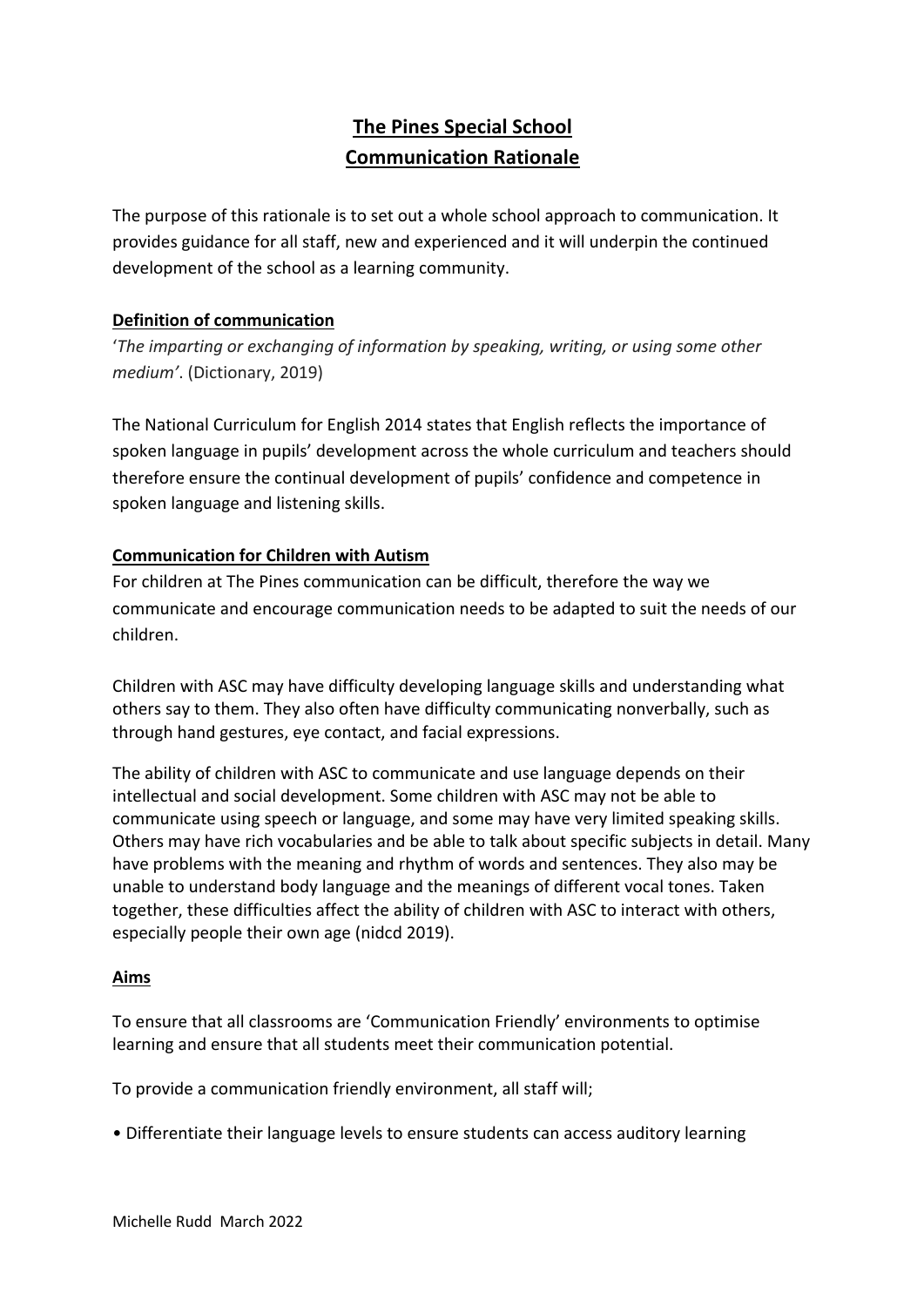• Use visual support to enhance engagement and comprehension of language (objects of reference, photographs, symbols or Makaton signs)

• Provide appropriate communication learning opportunities throughout the day and curriculum with the support of the SALT team

• Ensure that students have access to symbols to support their learning and help demonstrate their knowledge

• Provide a means for students to make routine choices throughout the day across the school and consistently model and teach the use of these methods

• Consistently use a visual schedule with students to support their understanding of the order of the day and reduce anxiety around necessary changes to routine

• Be sympathetic to communication needs and encourage communication through positive encouragement and reinforcement of communication attempts

• Consistently use Makaton signs to enhance communication, interaction and understanding across the school day.

#### **Strategy for Implementation**

#### **Language Levels**

Due to many children at The Pines having communication difficulties language is adapted to suit the needs of our children. Language used in and around school is limited and may only involve one or two key words, where appropriate. Children at The Pines may also need extra processing time, therefore when communicating with a child staff will give the child extra time to respond before repeating the instruction or request if needed. Symbols or Makaton signs may also be used to aid understanding.

#### **PECS**

Picture Exchange Communication System is a unique alternative/augmentative communication.

As a school for children with communication difficulties, it is imperative that symbols and PECS are used in as many lessons throughout the day as possible. PECS is used for communicating wants and needs and for cross-curricular learning. For example, during an Art lesson a child could choose which colour paint they want to use by requesting it using their sentence strip.

Children will be introduced to PECS as soon as they start The Pines School in EYFS. In-year referrals will be assessed by the class teacher and SALT team. A collaborative decision will be made as to whether the child will be introduced to PECS.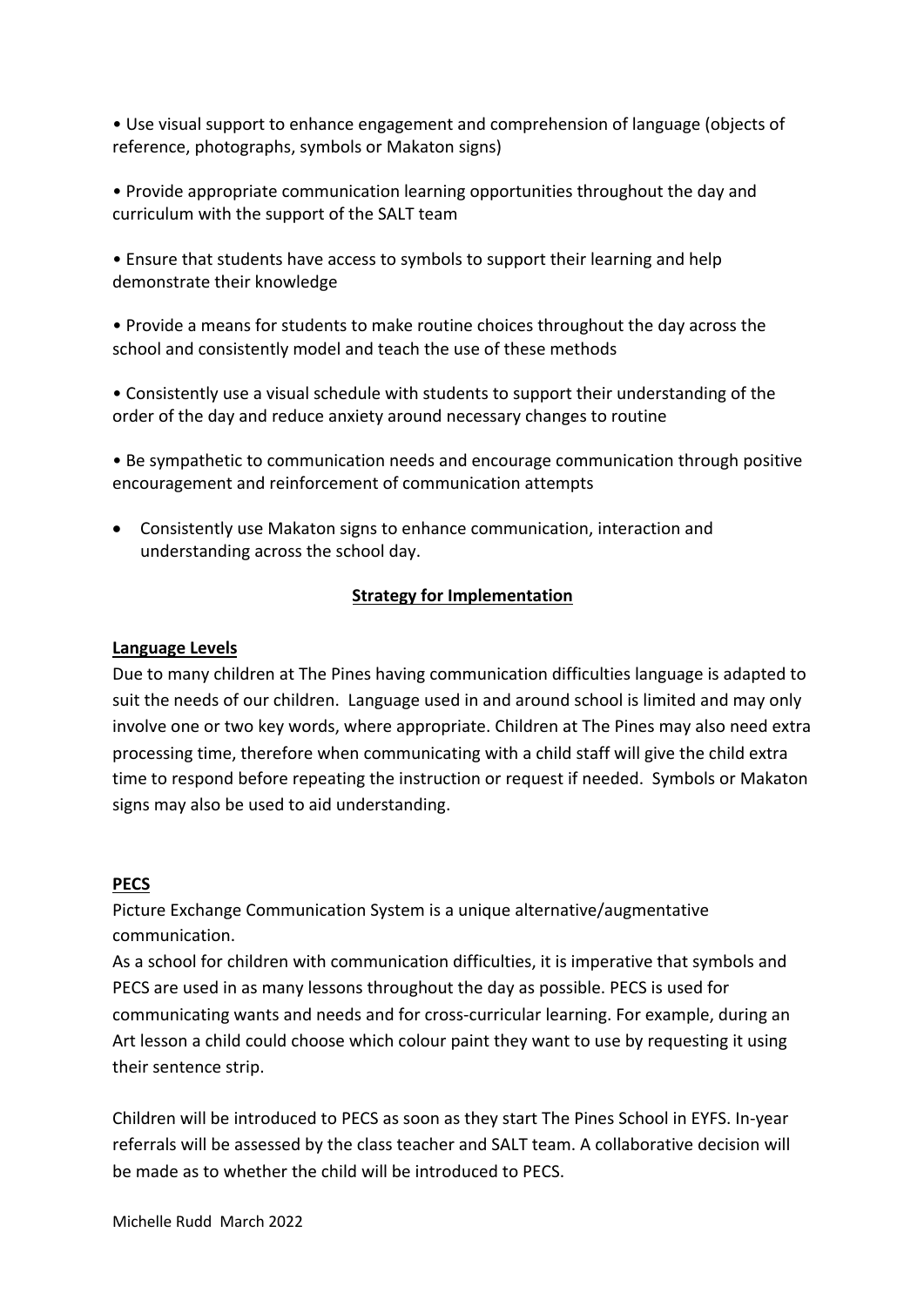The expectation is that children continue to use and progress in PECS, if it is their preferred means of communication, throughout the school.

Each class will have access to a PECS trolley containing motivating resources and symbols. Classroom staff are responsible for ensuring PECS folders are replenished as well as the PECS trolley.

PECS folders will be have a consistent appearance throughout the school.

#### **Symbol Support**

All classrooms, and some M classrooms where appropriate, have symbols readily available and accessible for the children to be able to communicate their wants and needs. These classes have a standard set of wants and needs plus any additional symbols they may need for their class.

Symbols are used during teaching time to aid understanding of teaching intentions and to embed topic vocabulary.

Communication stations are used throughout the school in well-used areas, such as the playground, main hall, performance hall, sensory rooms and sensory circuit room. Communication stations are boards of symbols accessible to the children so they can communicate their needs easily.

Symbols and photos are used in the dinner hall to aid the children's communication during dinnertime and encourages them to use communication to make choices.

All classroom have visual timetables to help the children to understand what their day looks like. Visual timetables can help to ease children's anxieties ensuring they are ready to learn.

All staff wear a keyring lanyard with symbols to ensure children are able to access symbols at all times and communicate with adults.

#### **Speech and Language Therapy:**

All children with communication needs will be assigned to one of three different 'Partner Profiles' (taken from the SCERTS model ). These profiles are

Social Partner Profile

Language Partner Profile and

Conversational Partner Profile.